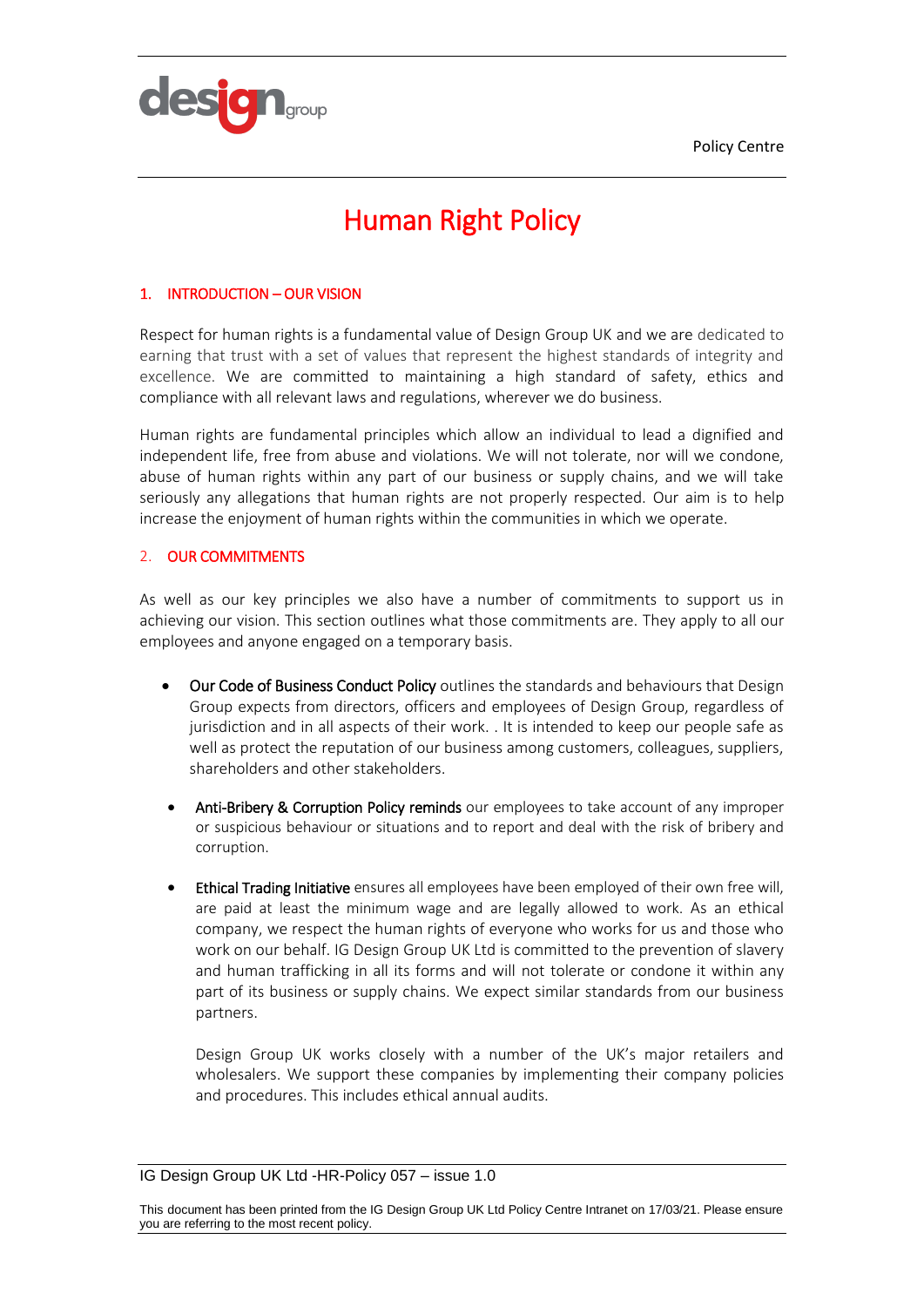



Our standard contract impose obligations on our vendors to comply with applicable anti-slavery and human trafficking laws, including the Modern Slavery Act 2015. Design Group UK works with **Stronger Together**, a multi-stakeholder initiative which tackles hidden labor exploitation in the UK. Their aim is to reduce modern slavery by providing guidance, resources, training and a network to employers, labor providers, workers and their representatives.

- Equal Opportunities Policy helps ensure freedom from discrimination on the grounds of sex, working patterns, ethnic or national origin, colour, marital status, disability, sexual orientation, religion or age. It means fair and unbiased treatment of all employees.
- Health and Safety Design UK is committed to providing a safe workplace for all employees in every area of the business. We are all responsible for making Design Group a safe place to work, and everyone should be able to do their job in a safe working environment. All activities are carried out with high regard for the health and safety of you and your colleagues.
- Diversity and Inclusion: We value and advance the diversity and inclusion of the people with whom we work. We are committed to equal opportunity and are intolerant of discrimination and harassment. We work to maintain workplaces that are free from discrimination or harassment on the basis of race, sex, colour, national or social origin, ethnicity, religion, age, disability, sexual orientation, gender identification or expression, political opinion or any other status protected by applicable law. We do not tolerate disrespectful or inappropriate behaviour, unfair treatment or retaliation of any kind. Harassment is not tolerated in the workplace and in any workrelated circumstance outside the workplace. Our Bullying and Harassment Policy is designed to help ensure that all of our staff are treated with both dignity and respect.
- Freedom of Association and Collective Bargaining We respect our employees' right to join, form or not to join a labour union without fear of reprisal, intimidation or harassment. Where employees are represented by a legally recognized union, we are committed to establishing a constructive dialogue with their freely chosen representatives. The Company is committed to bargaining in good faith with such representatives. Our whistleblowing policy sets out the ways in which our staff can raise concerns and how the Group will act upon them.
- Health and Wellbeing We are committed to promoting a healthy lifestyle to all our employees and run a monthly wellbeing campaign to raise awareness of a range of health and wellbeing initiatives. We also promote and engage with the Cycle to Work Scheme for all of our employees.